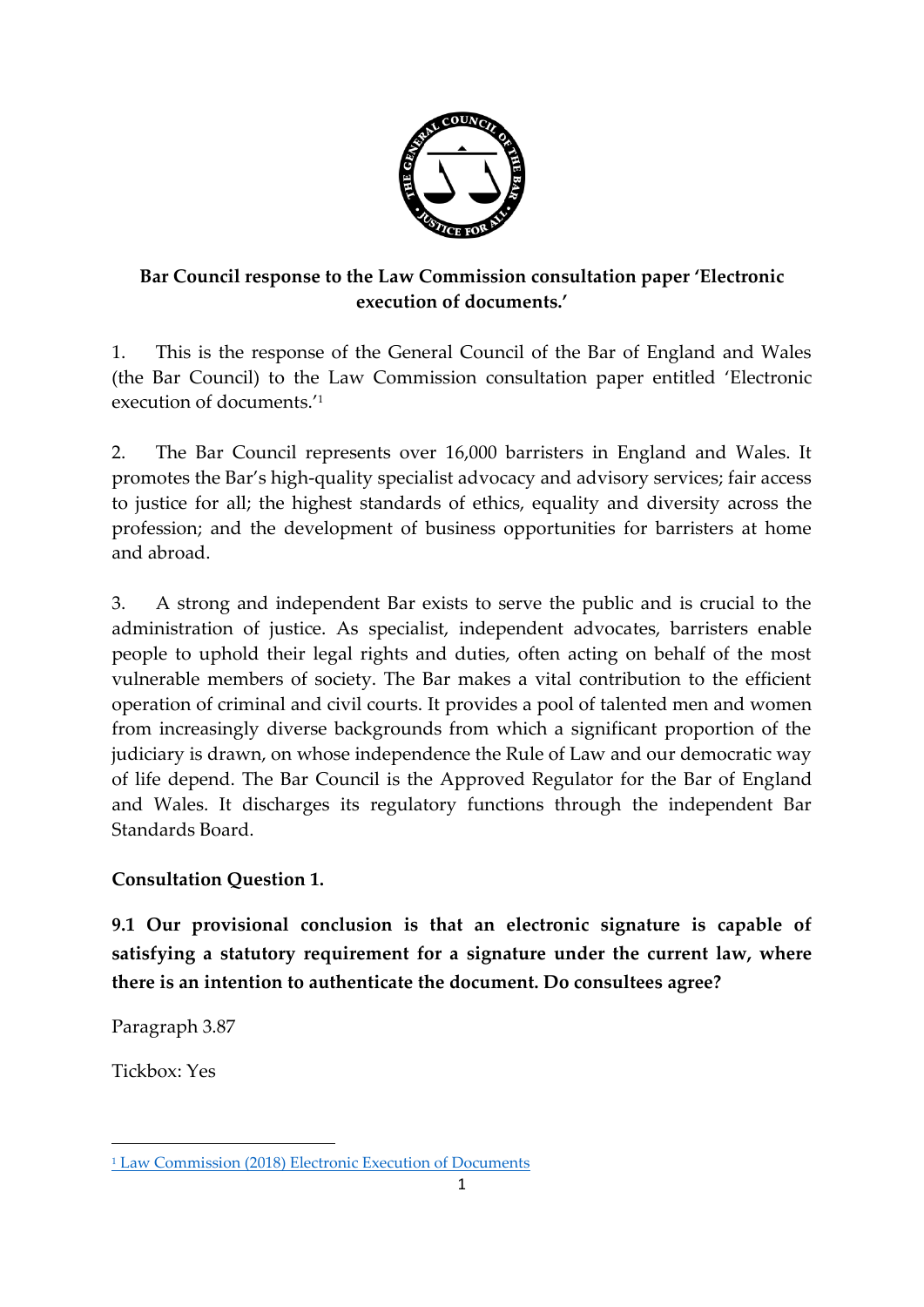Comment box: "While the Court has adopted a practical approach, this has been in circumstances where the Court has been able: (i) to determine that the signature (in whatever form it might be) is easily attributable to the person purporting to enter into the agreement; and (ii) the party intended the signature to give authenticity to that document as a whole."

## **Consultation Question 2.**

**9.2 Our provisional conclusion is that the requirement under the current law that a deed must be signed "in the presence of a witness" requires the physical presence of that witness. Do consultees agree?**

Paragraph 4.57

Tickbox: Yes

Comment box: "The Law Commission's view is more definitive than the view taken by the Joint Working Party of The Law Society Company Law Committee and The City of London Law Society Company Law and Financial Law Committees in their practice note on electronic signatures, which support the use of video-link, even if it is not considered to be best practice.

We consider the Law Commission's provisional view is correct.

However, it is undesirable that there is not complete clarity as to whether or not some form of remote observation of the signatory is adequate. Any proposal for reform should, in any event, contemplate what happens if the technology fails and how far it actually needs to give the witness sight of the party signing the document."

#### **Consultation Question 3.**

**9.3 We welcome consultees' views and experiences on how other jurisdictions have dealt with the cross-border dimension of electronic execution**.

Paragraph 6.19

Comment box: No comment

#### **Consultation Question 4.**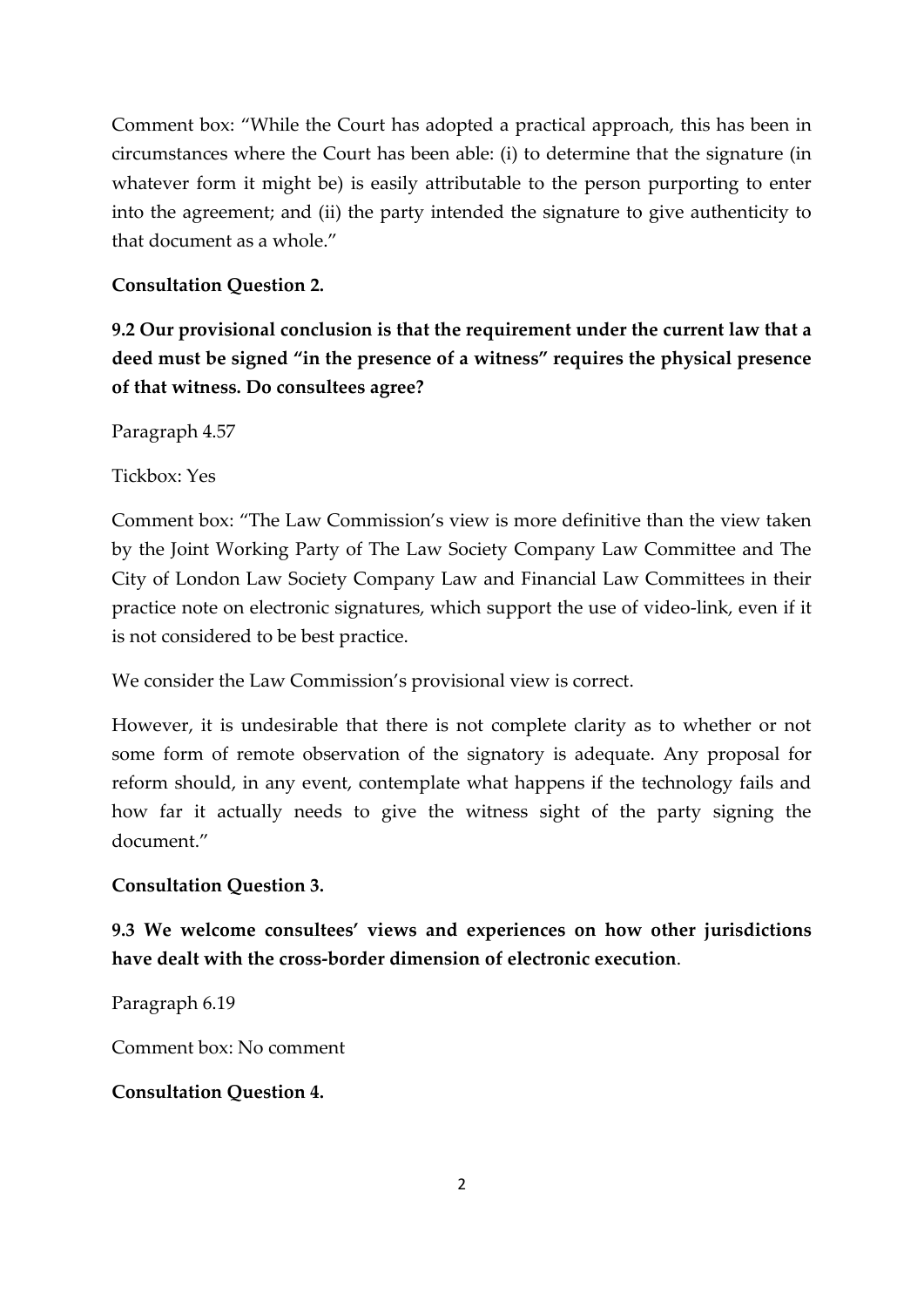**9.4 We believe that where specific provision is necessary in relation to certain types of documents (for example, to protect vulnerable parties, particularly for lasting powers of attorney), that is a matter for specific legislation or regulation, and not for the general law of execution of documents. Do consultees agree?**

Paragraph 6.41

### Tickbox: Yes

Comment box: We agree that it is not appropriate to carve out specific exceptions in the general law as to execution of documents. We note, in particular, the comments made in relation to the mode of execution of consumer credit agreements in paragraph 6.30 and the footnotes thereto. There is a respectable argument that changes brought about by the Consumer Credit Directive (Directive 2008/48/EC) have weakened the impact of a handwritten signature – previously the 1983 Agreements Regulations (Schedule 5) required the use of a specific signature box containing the following wording - "This is a Credit Agreement regulated by the Consumer Credit Act 1974. Sign it only if you want to be legally bound by its terms" – above the space indicated for signature. That is no longer necessary under the 2010 Agreements Regulations, which merely require there to be a space indicated for signature.

We think it would be worthwhile for the Law Commissions to consider whether this project might afford an opportunity to remind those that are contracting with consumers that it is very important to bring home to them that they are entering into a binding commitment, on terms which they should be strongly encouraged to read, even when their signature does not involve a pen and paper.

## **Consultation Question 5.**

**9.5 We consider that legislative reform is not necessary to confirm that an electronic signature is capable of satisfying a statutory requirement for a signature. Do consultees agree?**

#### **Paragraph 7.20**

#### Tickbox: Yes

Comment box: As noted in answer to Q1, the caselaw appears prepared to treat an electronic signature, of whatever form, as being capable of being effective at law. We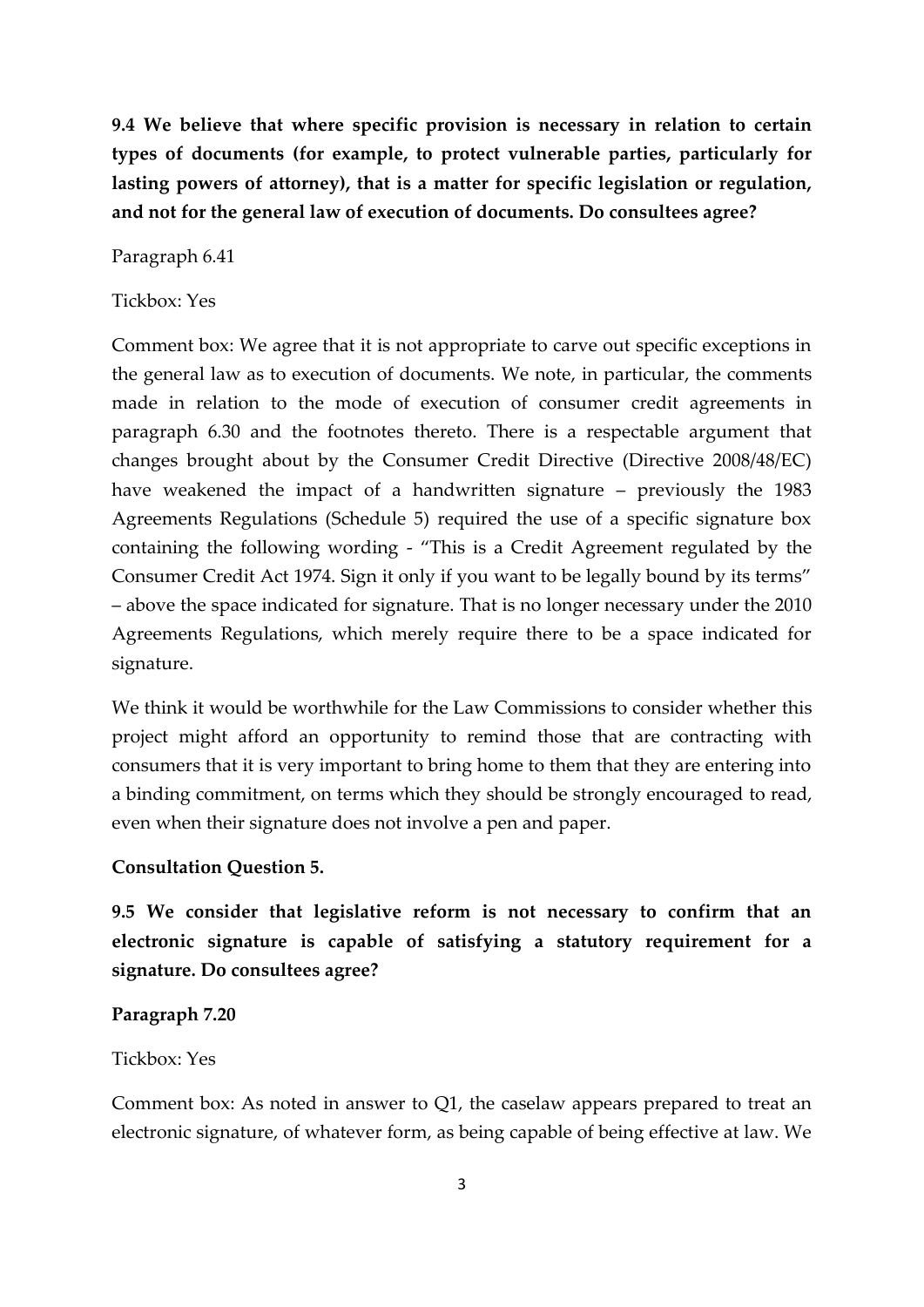agree that no legislative reform is required to confirm that an electronic signature is capable of satisfying a statutory requirement for a signature.

## **Consultation Question 6.**

**9.6 We provisionally propose that an industry working group should be established, potentially convened by Government, to consider practical, technical issues. Do consultees agree?**

## **Paragraph 7.28**

Tickbox: Yes

Comment box: No comment

## **Consultation Question 7.**

**9.7 We provisionally propose that it should be possible to witness an electronic signature via video link and then attest the document. Do consultees agree?**

## **Paragraph 8.32**

Tickbox: Yes

Comment box: As set out in answer to Q2 above, any reform should contemplate what happens if the video-link technology fails or how far it actually needs to give the witness sight of the party signing the document. Any such requirements should be clearly expressed in the reforming statute.

## **Consultation Question 8.**

**9.8 If witnessing by video link is to be permitted, how do consultees consider the witness should complete the attestation:**

**(1) Via a signing platform which the signatory and witness both log into?**

**(2) With the document being emailed to the witness by the signatory immediately after signing?**

## **Paragraph 8.33**

Tickbox: Signing platform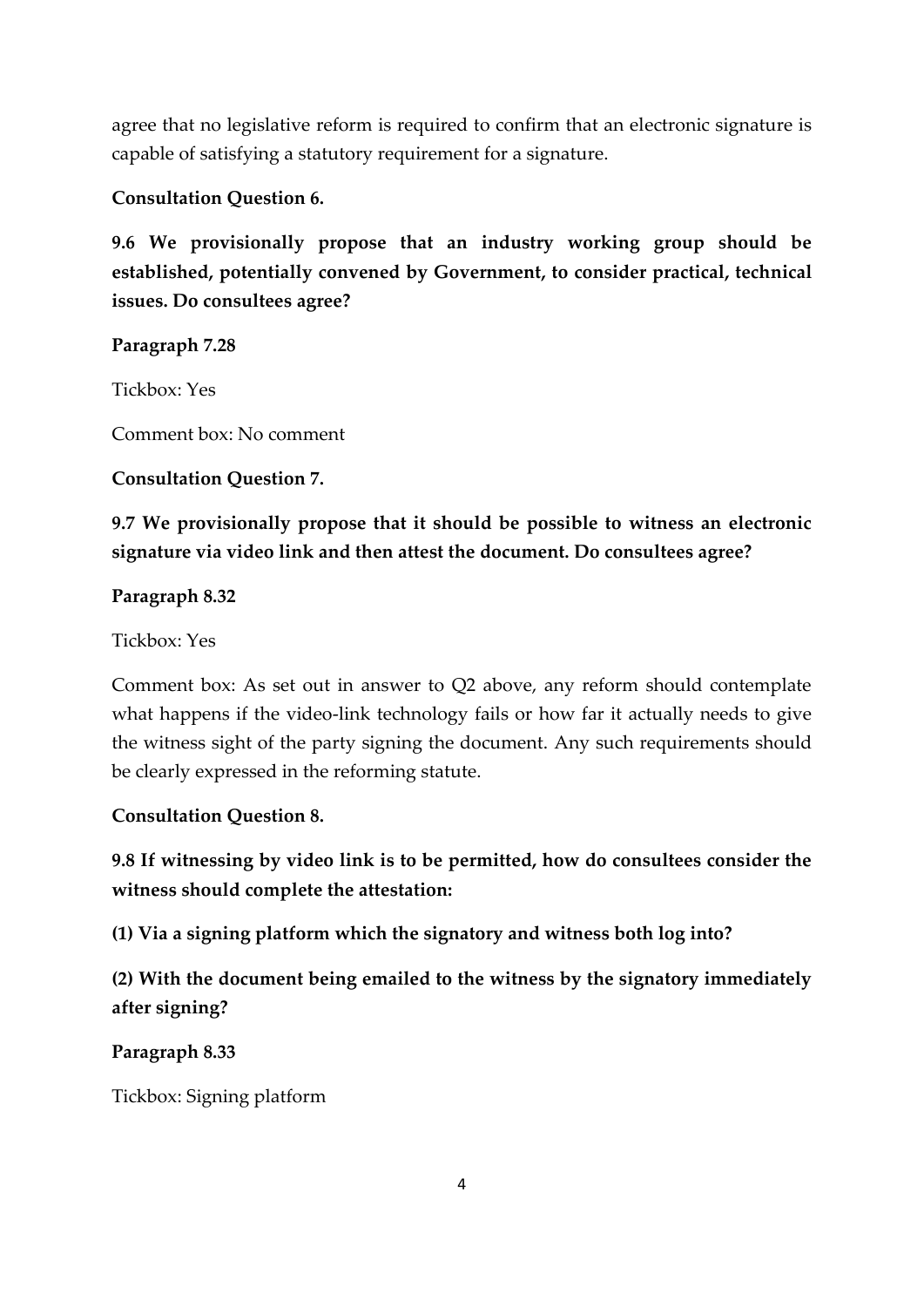Comment box: Subject to the position taken in relation to the issues identified in answer to Q7, a signing platform should provide greater assurance that the signatory and witness have both signed the same document.

### **Consultation Question 9.**

**9.9 Do consultees consider that it should be possible to "witness" an electronic signature through an online signing platform in real time, without a video link or any direct communication between the signatory and the witness?**

### **Paragraph 8.42**

### Tickbox: No

Comment box: The witnessing of a document is intended to perform an important evidential role in verifying the signatory's approval to the document. Without some form of direct communication, such as might be provided by video link, there is an increased risk that the signatory is not, in fact, the person claimed to be or that they may not be acting freely.

In this case, it is hard to see what role the "witness" is actually performing. All of the evidential support is provided by the platform provider. The value of this would depend on the details of how platform works and what identity verification procedures it uses. It would be difficult to legislate for appropriate systems for the platform in a technology-neutral way.

## **Consultation Question 10.**

**9.10 Our view is that the witnessing and attestation requirement for electronic signatures on deeds should not be replaced with a requirement for a particular type of technology, such as a digital signature using Public Key Infrastructure. Do consultees agree?**

#### **Paragraph 8.50**

Tickbox: Yes

Comment box: See response to Q7 above

#### **Consultation Question 11.**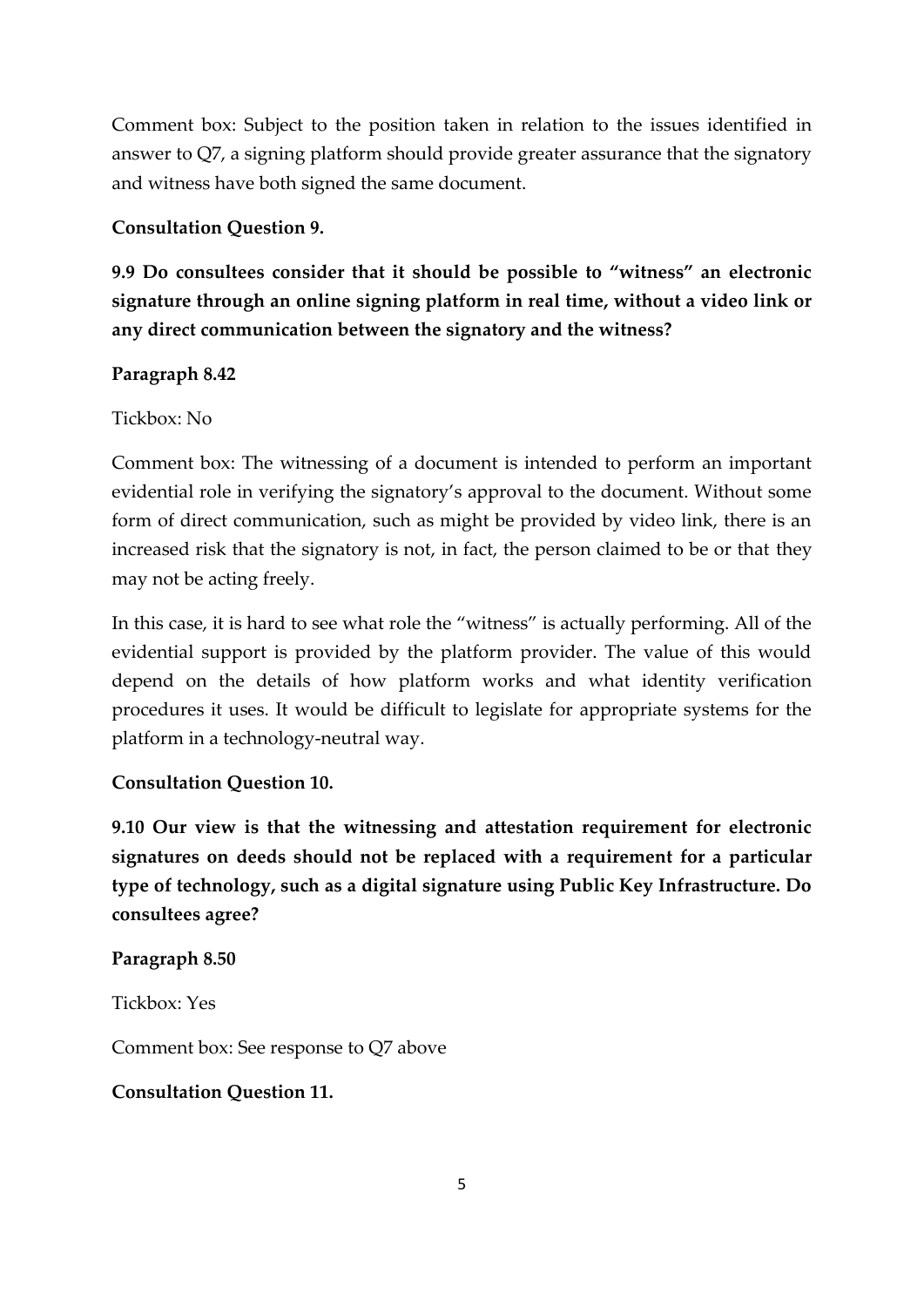**9.11 Do consultees think that there is a case for moving away from the traditional concepts of witnessing and attestation in the context of deeds executed electronically, allowing for electronic acknowledgement? If so:**

**(1) How should electronic acknowledgement be effected (for example, by email, telephone, text message, in person)?**

**(2) Do consultees consider that there should be a prescribed period of time (for example, 24 hours) within which**:

**(a) acknowledgement must occur after signing; and**

**(b) acknowledgement and witnessing must take place?**

**(3) How should the witness record the signatory's acknowledgement?**

#### **Paragraph 8.60**

#### Tickbox: No

Comment box: The circumstances in which deeds are required are limited and, ordinarily, involve some significant act on the part of the maker. It would appear sensible that such acts are accompanied by some measure of attendant formality. Given the limited use made of deeds, we do not anticipate that there will be any significant commercial benefits in departing from traditional concepts.

If "acknowledgment" or some similar concept were to replace witnessing deeds, the acknowledgment would have to occur in person or perhaps by video link if the evidential value of witnessing is to be maintained. This ensures that, in cases of disputed signatures, the person to whom the acknowledgment has been given can identify the signatory with some reliability. If acknowledgment could take place by telephone or email, the scope for abuse is obvious unless it is to be a requirement that the signatory select someone he or she knows to acknowledge the signature too. But that creates a different problem. What if the person does not know the signatory well enough to be confident that it is the signatory on the telephone? It would be impossible to make rules that solve this problem.

#### **Consultation Question 12.**

**9.12 Our view is that the requirement that deeds must be delivered does not impede the electronic execution of deeds in practice. Do consultees agree?**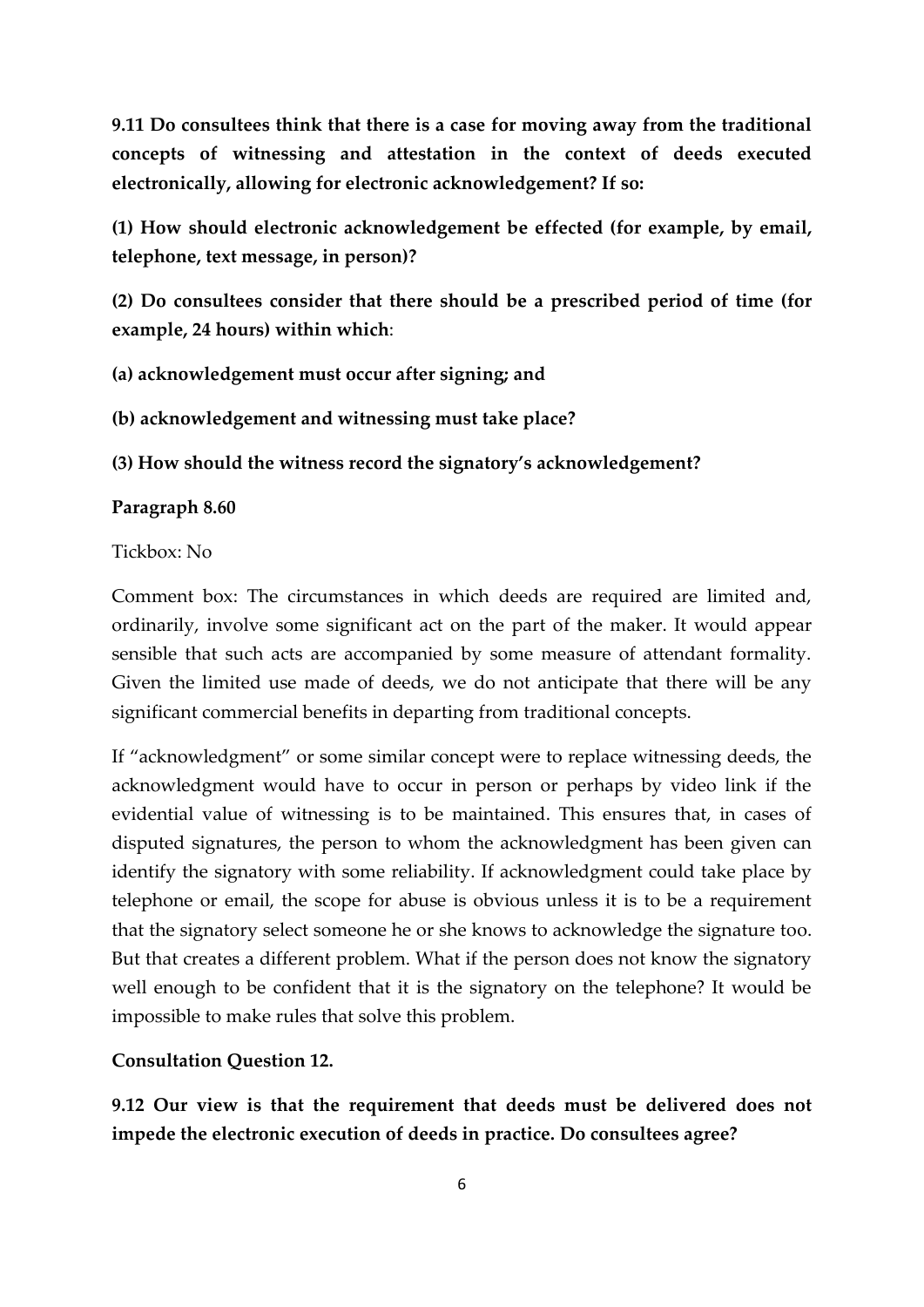## **Paragraph 8.70**

Tickbox: Yes

Comment box: No comment

**Consultation Question 13.**

**9.13 We consider that legislative reform is unnecessary and inappropriate to address the implications of the Mercury decision. Do consultees agree?**

**Paragraph 8.83**

Tickbox: Yes

Comment box: No comment

**Consultation Question 14.**

# **9.14 Do consultees think that a review of the law of deeds should be a future Law Commission project?**

### **Paragraph 8.88**

Tickbox: Yes

Comment box: As part of any wider review of the law of execution of documents, consideration should be given to the question of whether it should be possible for a company to apply a company seal electronically. At present, s.45(2) Companies Act 2006 requires the company name to be "engraved" upon the company seal, which would appear to preclude an electronic form of company seal. While company seals have fallen out of use, given the authorised signatory options in s.44 Companies Act 2006, it would seem appropriate to examine whether the rules attached to the company seal are appropriately aligned with the rules attached to electronic signatories.

## **Consultation Question 15.**

**9.15 We provisionally conclude that an electronic signature is capable of satisfying a statutory requirement for a signature, provided there is an intention to authenticate a document. Do consultees believe that this will result in increased confidence in the legality of electronic execution in England and Wales? Is any more needed?**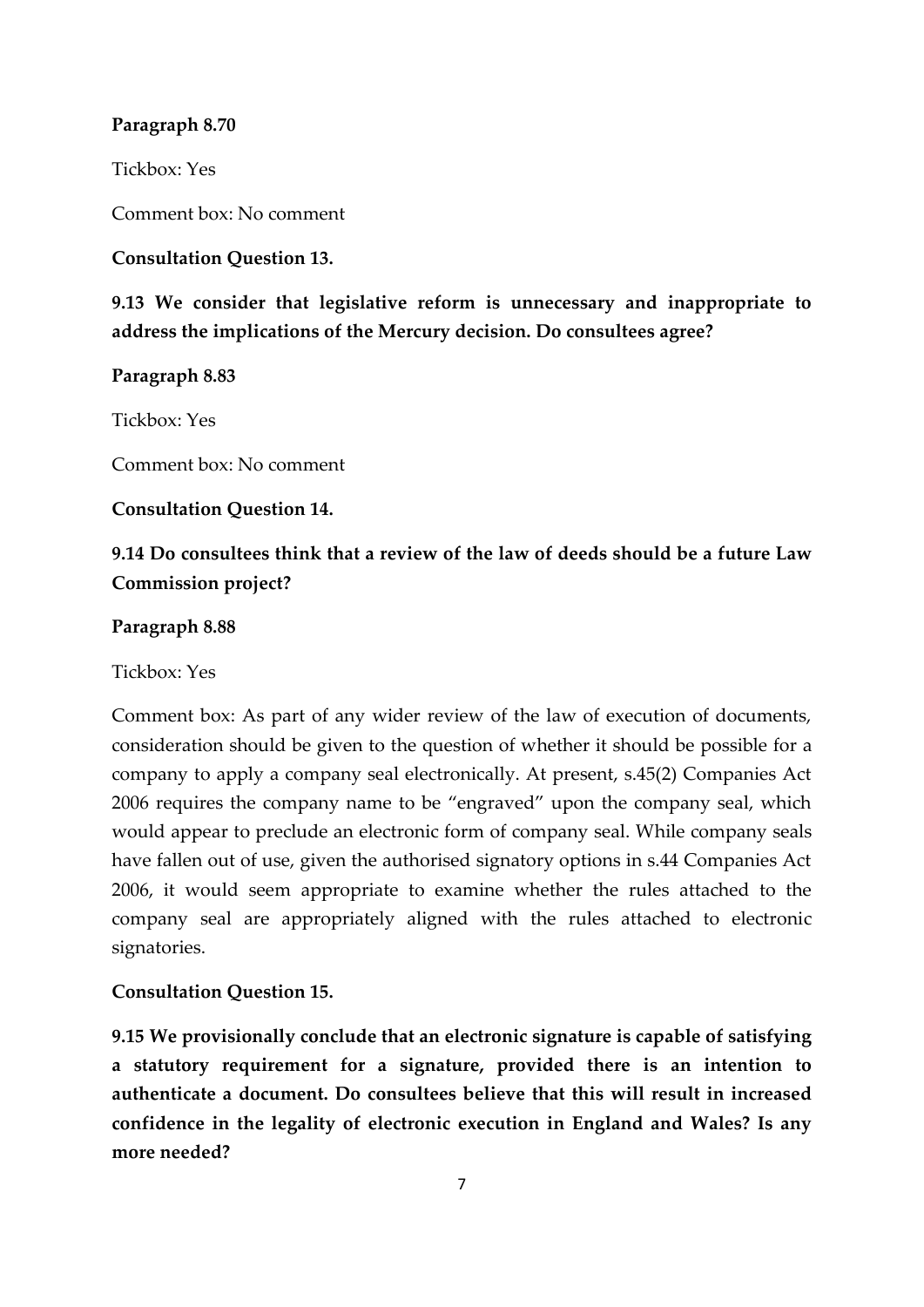## **Paragraph 8.93**

## Tickbox: Yes

Comment box: We consider that the Law Commission's provisional view, of itself, will have a modest effect in increasing confidence in the use of electronic signatures. In any event, we consider that this is the position that has, already, been reached by the general law.

## **Consultation Question 16.**

**9.16 What do consultees believe would be the financial value of increased confidence in the legality of electronic execution in England and Wales? For example, do consultees think there could be a reduction in transaction costs by as much as 10% to 30%?**

## **Paragraph 8.94**

Comment box: No comment.

**Consultation Question 17.**

**9.17 Do consultees agree that the Law Commission's proposal to establish an industry working group, to consider practical, technical issues, would:**

**(1) provide benefits such as reduced transaction costs? If so, how much?**

## **(2) provide non-monetary benefits? If so, what benefits?**

## **Paragraph 8.95**

Comment box (1): Greater common acceptance of the position between lawyers leading to reduced costs.

Comment box (2): No comment.

## **Consultation Question 18.**

**9.18 We have canvassed several options for electronically executing deeds without the physical presence of a witness. We welcome evidence from consultees on the benefits (for example, reduced delays in completing transactions) or costs which might result from:**